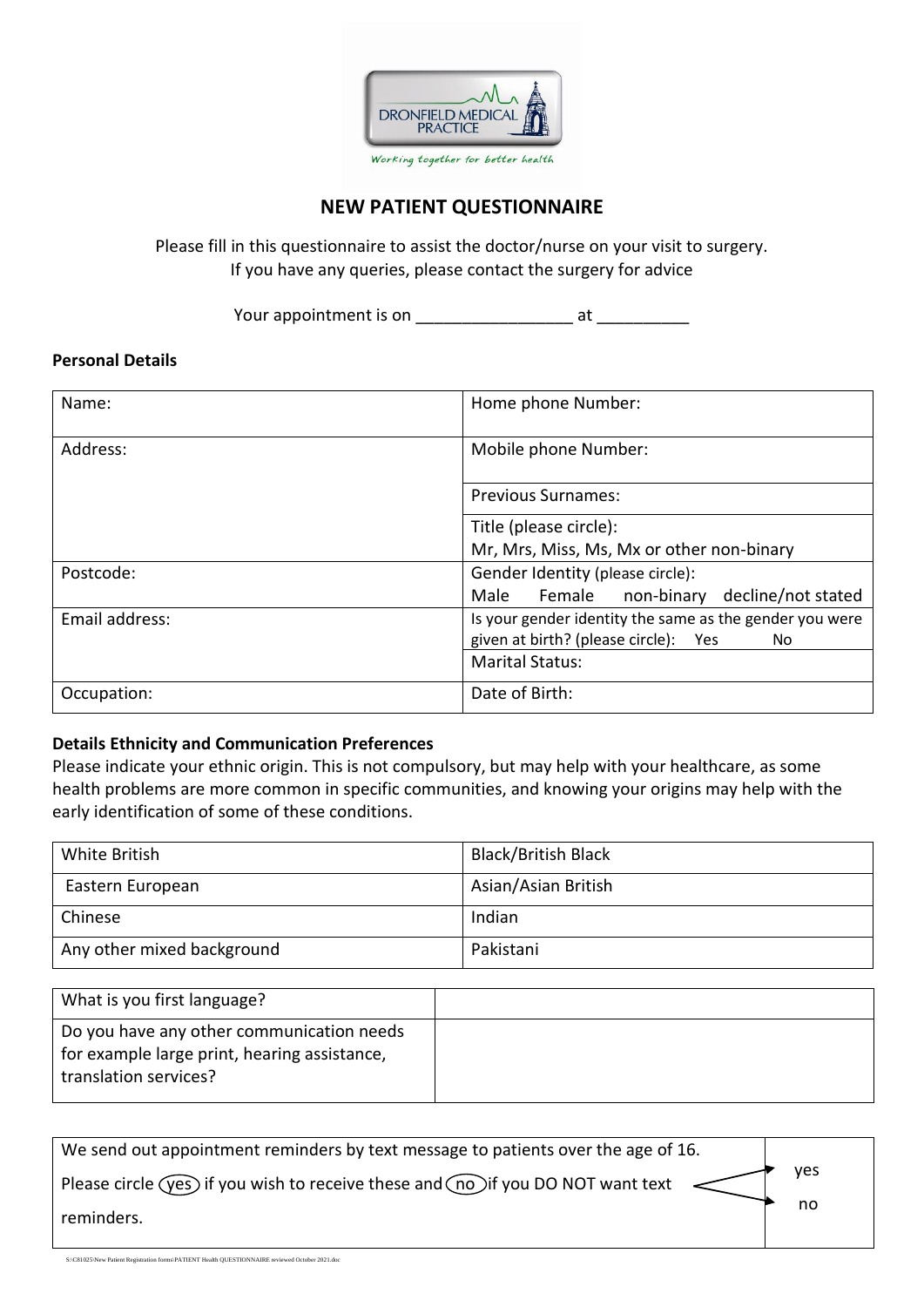#### **Personal Medical History**

| Illnesses/Conditions:                          |                                                                     |             |     |    |
|------------------------------------------------|---------------------------------------------------------------------|-------------|-----|----|
|                                                |                                                                     |             |     |    |
|                                                |                                                                     |             |     |    |
|                                                |                                                                     |             |     |    |
| Operations:                                    |                                                                     |             |     |    |
|                                                |                                                                     |             |     |    |
|                                                |                                                                     |             |     |    |
| Accidents:                                     |                                                                     |             |     |    |
|                                                |                                                                     |             |     |    |
| Allergies:                                     |                                                                     |             |     |    |
|                                                |                                                                     |             |     |    |
|                                                |                                                                     |             |     |    |
| Any Disabilities:                              |                                                                     |             |     |    |
| Please state the                               |                                                                     |             |     |    |
| assistance required:                           |                                                                     |             |     |    |
|                                                | Are you taking any medicines or tablets at present? (Please circle) |             | Yes | No |
|                                                |                                                                     |             |     |    |
| If yes please list them & the dose prescribed: |                                                                     |             |     |    |
|                                                |                                                                     |             |     |    |
|                                                |                                                                     |             |     |    |
|                                                |                                                                     |             |     |    |
|                                                |                                                                     |             |     |    |
|                                                |                                                                     |             |     |    |
| What is your height?                           |                                                                     | And weight? |     |    |
|                                                |                                                                     |             |     |    |

#### **Your Health**

| Do you smoke?<br>Please circle                                       | Yes<br>Never<br>Ex Smoker |              | If Yes<br>Pipe/cigars/Cigarettes |                          |  |  |
|----------------------------------------------------------------------|---------------------------|--------------|----------------------------------|--------------------------|--|--|
|                                                                      |                           |              | How many per day?                |                          |  |  |
| If you are an ex smoker -                                            |                           |              | If ex smoker                     |                          |  |  |
| when did you give up?                                                |                           |              | Pipe/cigars/Cigarettes           |                          |  |  |
|                                                                      |                           |              | How many per day?                |                          |  |  |
| How many units of alcohol do you drink per week?                     |                           |              | 1 unit = $\frac{1}{2}$ pint beer |                          |  |  |
|                                                                      |                           |              | 1 Small Glass of Wine            |                          |  |  |
|                                                                      |                           |              | 1 Single Spirits                 |                          |  |  |
|                                                                      |                           |              |                                  |                          |  |  |
| <b>MEN</b>                                                           |                           |              | <b>WOMEN</b>                     |                          |  |  |
| How often do you have EIGHT or more                                  |                           | a. Never     | How often do you                 | a. Never                 |  |  |
| drinks containing alcohol on one                                     |                           | b. Less than | have SIX or more                 | b. Less than monthly     |  |  |
| occasion?                                                            |                           | monthly      | drinks containing                | c. Monthly               |  |  |
|                                                                      |                           | c. Monthly   | alcohol on one                   | d. Weekly                |  |  |
|                                                                      |                           | d. Weekly    | occasion?                        | e. Daily or almost daily |  |  |
|                                                                      |                           | e. Daily or  |                                  |                          |  |  |
| almost daily                                                         |                           |              |                                  |                          |  |  |
| How often during the last year have you been unable to remember what |                           |              | a. Never                         |                          |  |  |
| happened the night before because you had been drinking?             |                           |              | b. Less than monthly             |                          |  |  |
|                                                                      |                           |              | c. Monthly                       |                          |  |  |
|                                                                      |                           |              |                                  | d. Weekly                |  |  |
|                                                                      |                           |              |                                  | e. Daily or almost daily |  |  |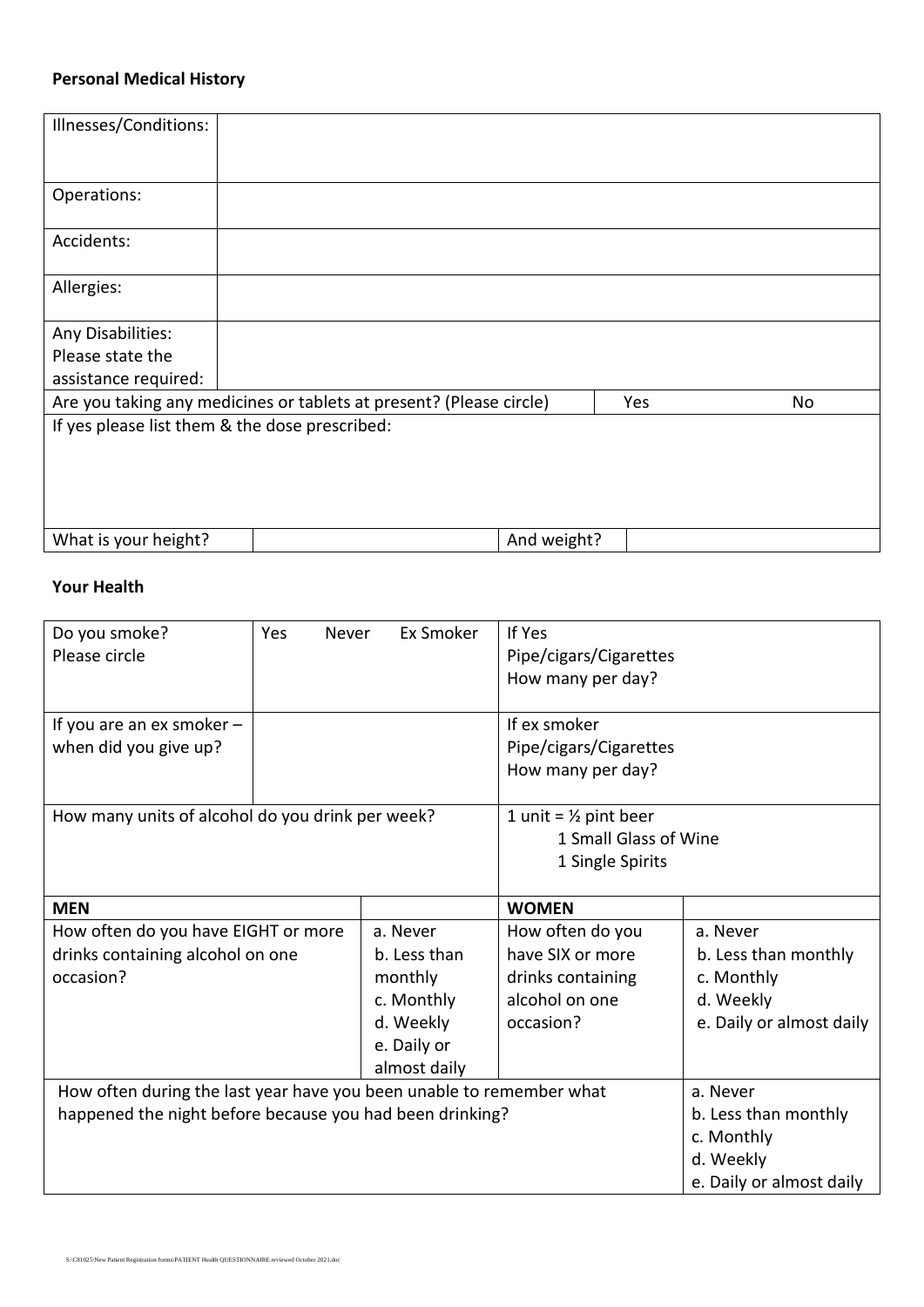| How often during the last year have you failed to do what was normally expected<br>of you because of drinking?                                 |           |                    | a. Never<br>b. Less than monthly<br>c. Monthly<br>d. Weekly<br>e. Daily or almost daily |  |
|------------------------------------------------------------------------------------------------------------------------------------------------|-----------|--------------------|-----------------------------------------------------------------------------------------|--|
| In the last year has a relative or friend, or a doctor or other health worker been<br>concerned about your drinking or suggested cutting down? |           |                    | a. no<br>b. Yes on one occasion<br>c. Yes, on more than<br>one occasion                 |  |
| Do you follow a special diet?                                                                                                                  | Yes<br>No | Give brief details |                                                                                         |  |

### **Family Health**

| Have any of your family/close relatives had any of the following             |     |           |                 |                   |    |
|------------------------------------------------------------------------------|-----|-----------|-----------------|-------------------|----|
| <b>Stroke</b>                                                                | Yes | <b>No</b> | Asthma          | Yes               | No |
| <b>Heart Attack</b>                                                          | Yes | <b>No</b> | Cancer          | Yes               | No |
| <b>High Blood Pressure</b>                                                   | Yes | No        | <b>Diabetes</b> | Yes               | No |
| Any other (please give brief details                                         |     |           |                 |                   |    |
|                                                                              |     |           |                 |                   |    |
|                                                                              |     |           |                 |                   |    |
| Next of Kin                                                                  |     |           | Relationship    |                   |    |
| Next of Kin Address                                                          |     |           |                 |                   |    |
|                                                                              |     |           |                 |                   |    |
| Next of Kin Telephone Number                                                 |     |           |                 |                   |    |
| Are you a Carer?                                                             | Yes |           | <b>No</b>       |                   |    |
| Name and Relationship of person Caring for:                                  |     |           |                 |                   |    |
|                                                                              |     |           |                 |                   |    |
| Do you have a Carer?                                                         | Yes |           | <b>No</b>       |                   |    |
| Name and Relationship of person Caring for you:                              |     |           |                 |                   |    |
|                                                                              |     |           |                 |                   |    |
| Telephone number of Carer:                                                   |     |           |                 |                   |    |
|                                                                              |     |           |                 |                   |    |
| Would you like your prescriptions sending direct to a Pharmacy?              |     |           |                 | Peak Gorsey Brigg |    |
| If yes please nominate a pharmacy.                                           |     |           | yes             | Peak Greendale    |    |
|                                                                              |     |           |                 | Lloyds            |    |
| <b>Stubley Pharmacy</b>                                                      |     |           |                 |                   |    |
| If under 16 years of age give details of who else lives at the same address: |     |           |                 |                   |    |
|                                                                              |     |           |                 |                   |    |
|                                                                              |     |           |                 |                   |    |
|                                                                              |     |           |                 |                   |    |
|                                                                              |     |           |                 |                   |    |

### **Please sign and date this form**

Signature: Date: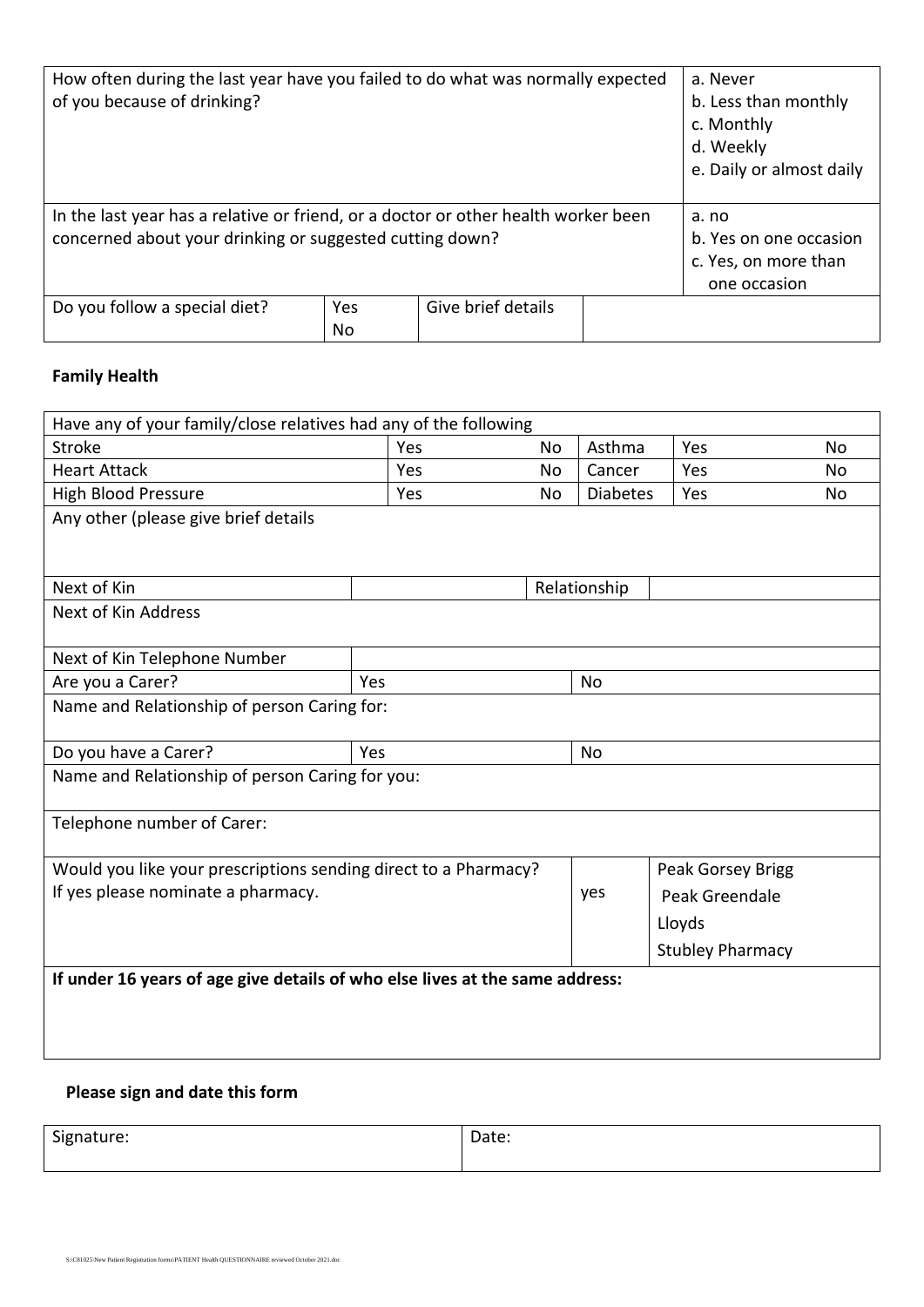

#### **Family Doctor Service Registration**

| Patient details                                                                                                                                                                                                                | Please complete in BLOCK CAPITALS<br>as appropriate and sign<br>$\mathsf{I}$ $\mathsf{V}$ $\mathsf{I}$ |  |
|--------------------------------------------------------------------------------------------------------------------------------------------------------------------------------------------------------------------------------|--------------------------------------------------------------------------------------------------------|--|
| Mrs<br>Mx/other<br>Mr<br>Miss<br>Ms                                                                                                                                                                                            | <b>Surname</b>                                                                                         |  |
| <b>First names</b><br>Date of birth                                                                                                                                                                                            |                                                                                                        |  |
| <b>NHS</b><br>Previous surname/s<br>No                                                                                                                                                                                         |                                                                                                        |  |
| Town and Country<br>Male<br>Female<br>of birth                                                                                                                                                                                 |                                                                                                        |  |
| Home address                                                                                                                                                                                                                   |                                                                                                        |  |
| Postcode<br>Telephone number                                                                                                                                                                                                   |                                                                                                        |  |
| Please help us trace your previous medical records by providing the following information<br>Your previous address in UK                                                                                                       | Name of previous doctor while at this address                                                          |  |
|                                                                                                                                                                                                                                | Address of previous doctor                                                                             |  |
|                                                                                                                                                                                                                                |                                                                                                        |  |
| If you are from abroad<br>Your first address where registered with a GP<br>If previous resident in UK,                                                                                                                         | Date you first came                                                                                    |  |
| date of leaving                                                                                                                                                                                                                | to live in UK                                                                                          |  |
| If you are returning from Armed Forces<br>Address before enlisting                                                                                                                                                             |                                                                                                        |  |
| Service or<br>Personnel number                                                                                                                                                                                                 | Enlistment<br>date                                                                                     |  |
| If you are registering a child under 5<br>I wish the child above to be registered with the doctor named overleaf for Child Health Surveillance<br><b>Signature of patient</b><br><b>Signature of behalf of patient</b><br>Date |                                                                                                        |  |
| To be completed by the doctor                                                                                                                                                                                                  |                                                                                                        |  |
| Doctors name                                                                                                                                                                                                                   | HA code                                                                                                |  |
| I have accepted this patient for general medical service                                                                                                                                                                       |                                                                                                        |  |
| Authorised signature<br><u> 1989 - Johann Stein, amerikansk politiker (</u><br>Name                                                                                                                                            | Date                                                                                                   |  |
|                                                                                                                                                                                                                                | PLEASE READ THE IMPORTANT INFORMATION OVERLEAF REGARDING YOUR RECORDS                                  |  |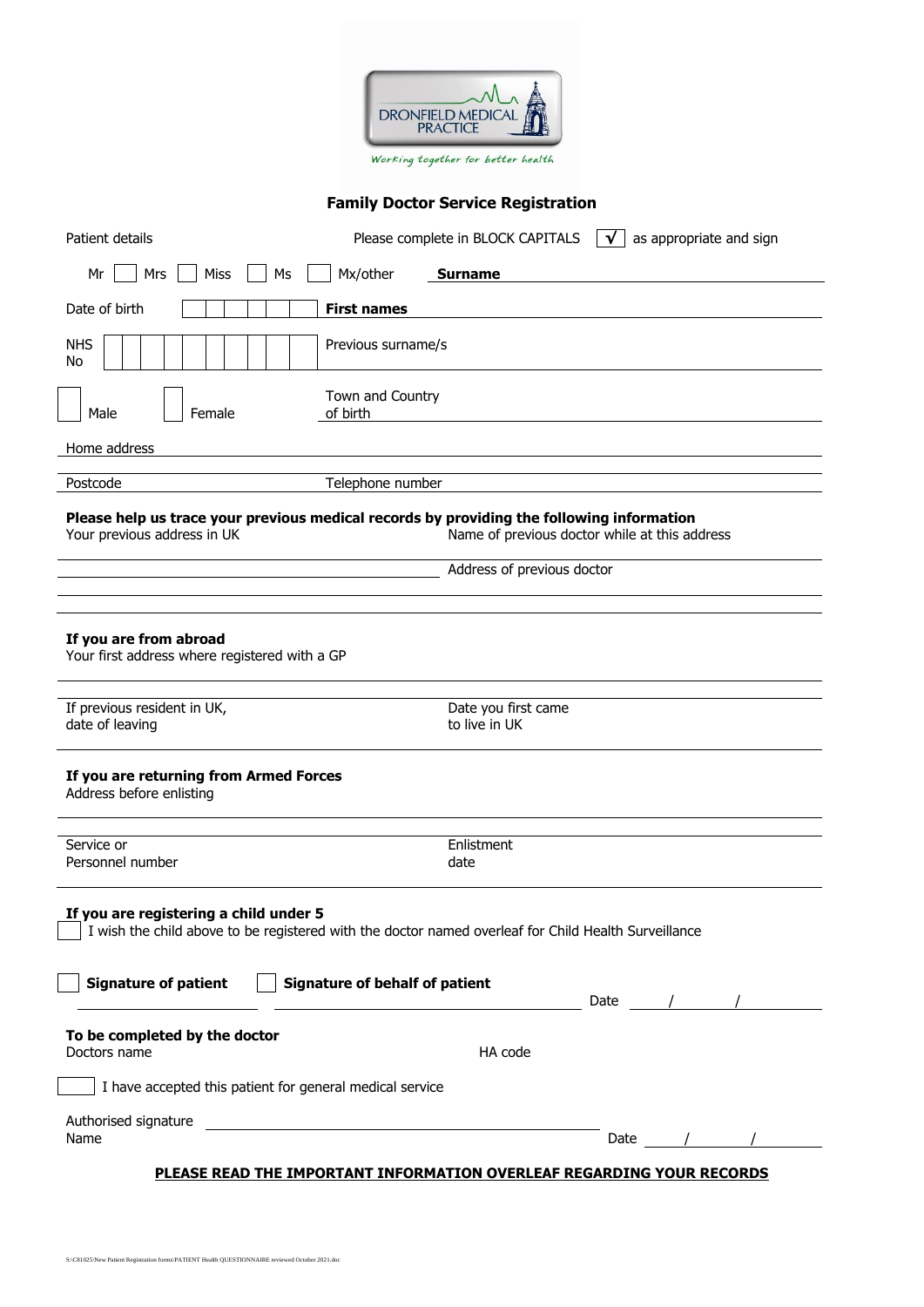## **Summary Care Records**

The NHS introduced the Summary Care Record, which can be used in emergency care by other clinicians. The record contains information about any medicines you are taking, allergies you suffer from and any bad reactions to medicines you have had, to ensure those caring for you have enough information to treat you safely.

As a patient you have a choice:

- **Yes I would like a Summary Care Record –** you do not need to do anything and a Summary Care Record will be created for you. Healthcare staff will ask your permission before they look at your record, except in certain circumstances for example if you are unconscious
- **No I do not want a Summary Care Record –** please **visit nhs.uk/your-nhs-data-matters or ring 0300 303 5678 to inform them of your choice.**

#### **You can choose to change your mind about the Summary Care Record at anytime**

#### **What does it mean if I DO NOT have a summary care record?**

Healthcare staff treating you may not be aware of your current medications in order to treat you safely and effectively.

Health-care staff treating you may not be aware of current conditions and/or diagnoses leading to delay or missed opportunity for correct treatment.

Health-care staff may not be aware of any allergies / adverse reactions to medications and may prescribe or administer a drug / treatment with adverse consequences.

If you have any questions, or if you want to discuss your choices or concerns, please telephone the NHS Care records Service Information Line on 0845 603 8510

If you remain unsure about whether or not to have a SCR please visit: nhs.uk/your-nhs-data-matters or ring 0300 303 5678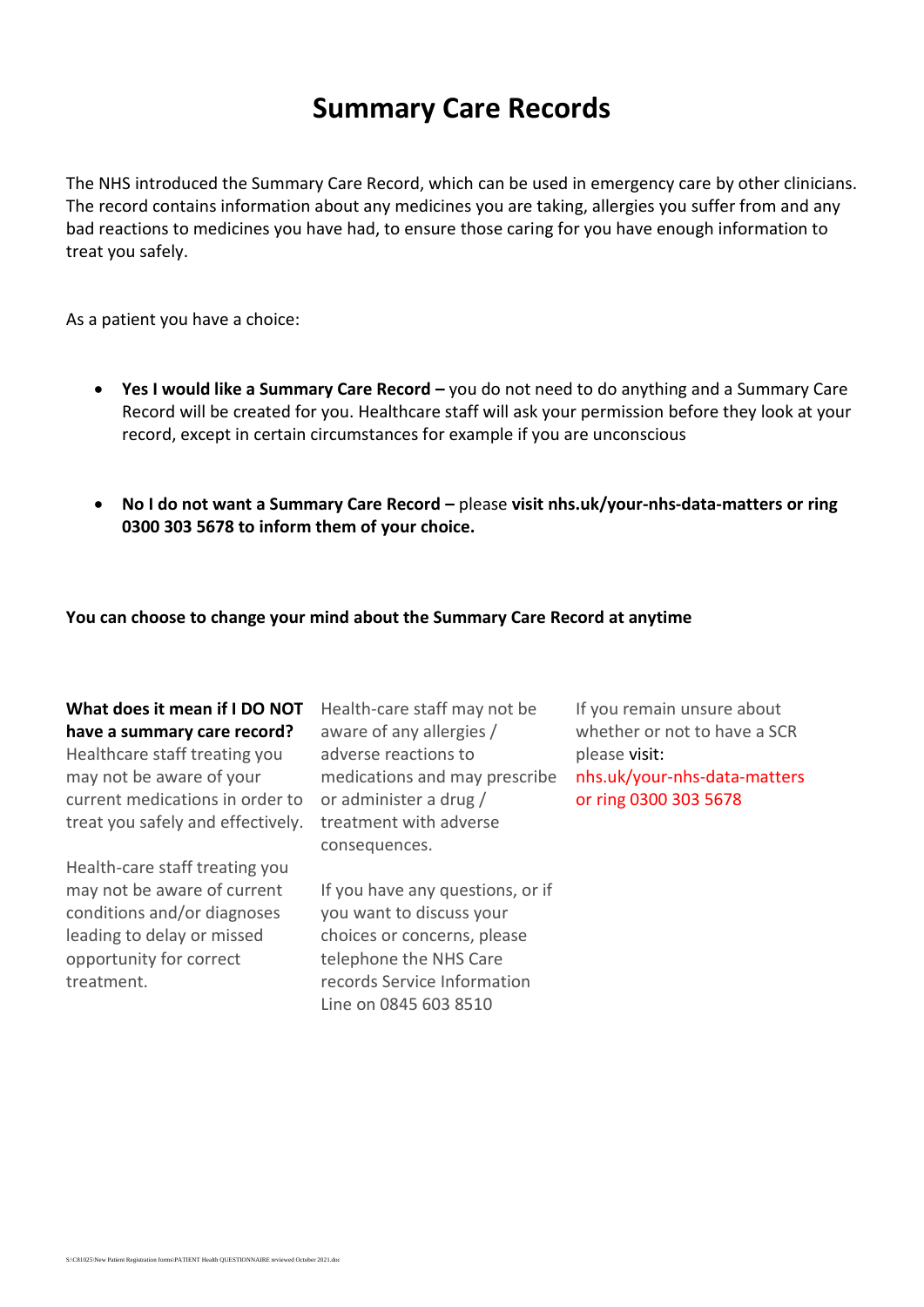## **Your Data Matters to the NHS**

**Health and Care information** about your health and care helps the NHS to improve your individual care, speed up diagnosis, plan local services and research new treatments.

In May 2018, the strict rules about how this data can and cannot be used were strengthened. The NHS is committed to keeping patient information safe and always being clear about how it is used.

You can choose whether your confidential patient information is used for research and planning

To find out more visit: nhs.uk/your-nhs-data-matters

You can choose whether your confidential patient information is used for research and planning.

| How your data is used                                                                                                                                                                                                                                                                                                                                                                            | Making your data opt-out choice                                                                                                                                                                                                                                                                                                                                             |
|--------------------------------------------------------------------------------------------------------------------------------------------------------------------------------------------------------------------------------------------------------------------------------------------------------------------------------------------------------------------------------------------------|-----------------------------------------------------------------------------------------------------------------------------------------------------------------------------------------------------------------------------------------------------------------------------------------------------------------------------------------------------------------------------|
| Your health and care information is used to improve<br>your individual care. It is also used to help us research<br>new treatments, decide where to put GP clinics and<br>plan for the number of doctors and nurses in your<br>local hospital. Wherever possible we try to use data<br>that does not identify you, but sometimes it is<br>necessary to use your confidential patient information | You can choose to opt out of sharing your confidential<br>patient information for research and planning. There<br>may still be times when your confidential patient<br>information is used: for example, during an epidemic<br>where there might be a risk to you or to other people's<br>health. You can also still consent to take part in a<br>specific research project |
| What is confidential patient information?                                                                                                                                                                                                                                                                                                                                                        | Will choosing this opt-out affect your care and<br>treatment?                                                                                                                                                                                                                                                                                                               |
| Confidential patient information identifies you and<br>says something about your health, care or treatment.<br>You would expect this information to be kept private.<br>Information that only identifies you, like your name<br>and address, is not considered confidential<br>information and may still be used for example, to<br>contact you if your GP practice is merging with<br>another.  | No, your confidential patient information will still be<br>used for your individual care. Choosing to opt-put will<br>not affect your care and treatment. You will still be<br>invited for screening services, such as screenings for<br>bowel cancer.                                                                                                                      |
| Who can use your confidential patient information<br>for research and planning?                                                                                                                                                                                                                                                                                                                  | What should you do next?                                                                                                                                                                                                                                                                                                                                                    |
| It is used by the NHS, local authorities, university and<br>hospital researchers, medical colleagues and<br>pharmaceutical companies researching new<br>treatments.                                                                                                                                                                                                                              | You do not need to do anything if you are happy about<br>how your confidential patient information is used.<br>If you do not want your confidential patient information<br>to be used for research and planning, you can choose to<br>opt-out securely online or through a telephone service                                                                                |

**You can change your choice at any time. To find out more or to make your choice visit nhs.uk/your-nhs-data-matters or call 0300 303 5678**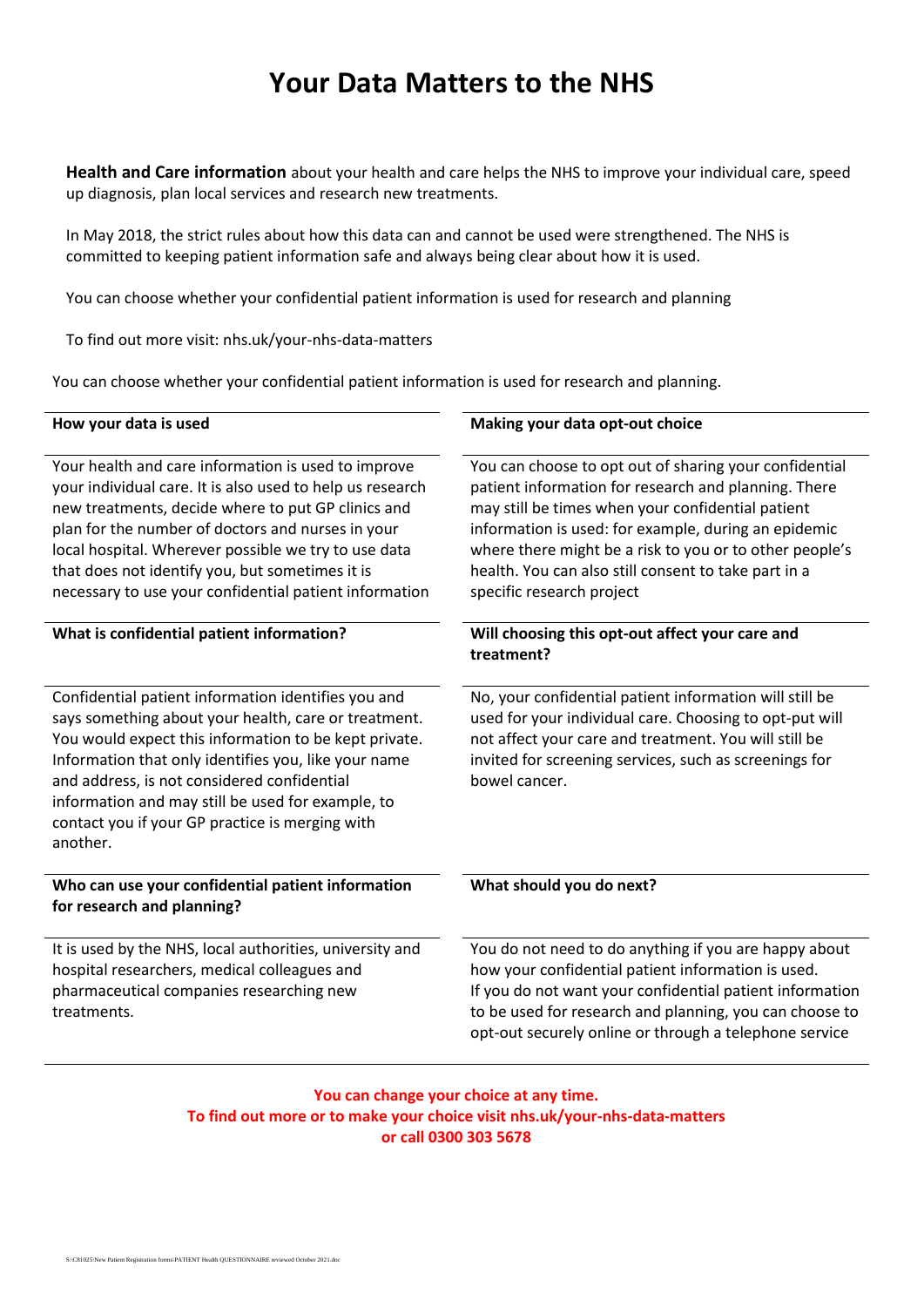

# **Useful Information for New Patients**

Please visit our website at [www.dronfieldhealth.co.uk](http://www.dronfieldhealth.co.uk/) to see the practice Privacy Notices on how we use and process your information. Please note telephone calls are recorded, details of this Privacy Notice can also be seen on the above website.

When Registering as a New Patient you will be required to present 2 items of identification, one with photo ID and another to verify your address. It is important you sign the New Registration Form

Included with the Registration Form are details of the Summary Care Record for clinicians to access your medical records and Health Care Information which is used to improve individual care and is also used for research. Please read them carefully. If you do not wish your information to be shared with either one or both you need to visit:

nhs.uk/your-nhs-data-matters or ring 0300 303 5678 to update your choice

Appointments can be made in person, telephone (01246 412242) or via the internet (\*). Appointments can be booked up to 4 weeks in advance.

Self Check In Screen – when you attend for an appointment please check in at the screen to the left of the reception desk

Telephone consultations are available everyday and can be pre-booked

If you are on regular medications please provide clinical documentation so we can prescribe these items. If you do not have documentation showing these items you will need to book an appointment with a GP before you need your next prescription. Repeat Medication requests – please ring the Medicines Orderline on 01246 588860 or email ddccg.northMOLonlinerequests@nhs.net

You can nominate for your prescriptions to be sent to the pharmacy of your choice by indicating on the registration form. Patients on long term medications will be required to attend for a review at regular intervals

The Reception is open 8.00am to 6.30pm Monday to Friday. We have Free WiFi access in the Waiting Room

Please register on our website if you would like to receive regular updates by email

Full details of all services available are listed on our practice website [www.dronfieldhealth.co.uk](http://www.dronfieldhealth.co.uk/)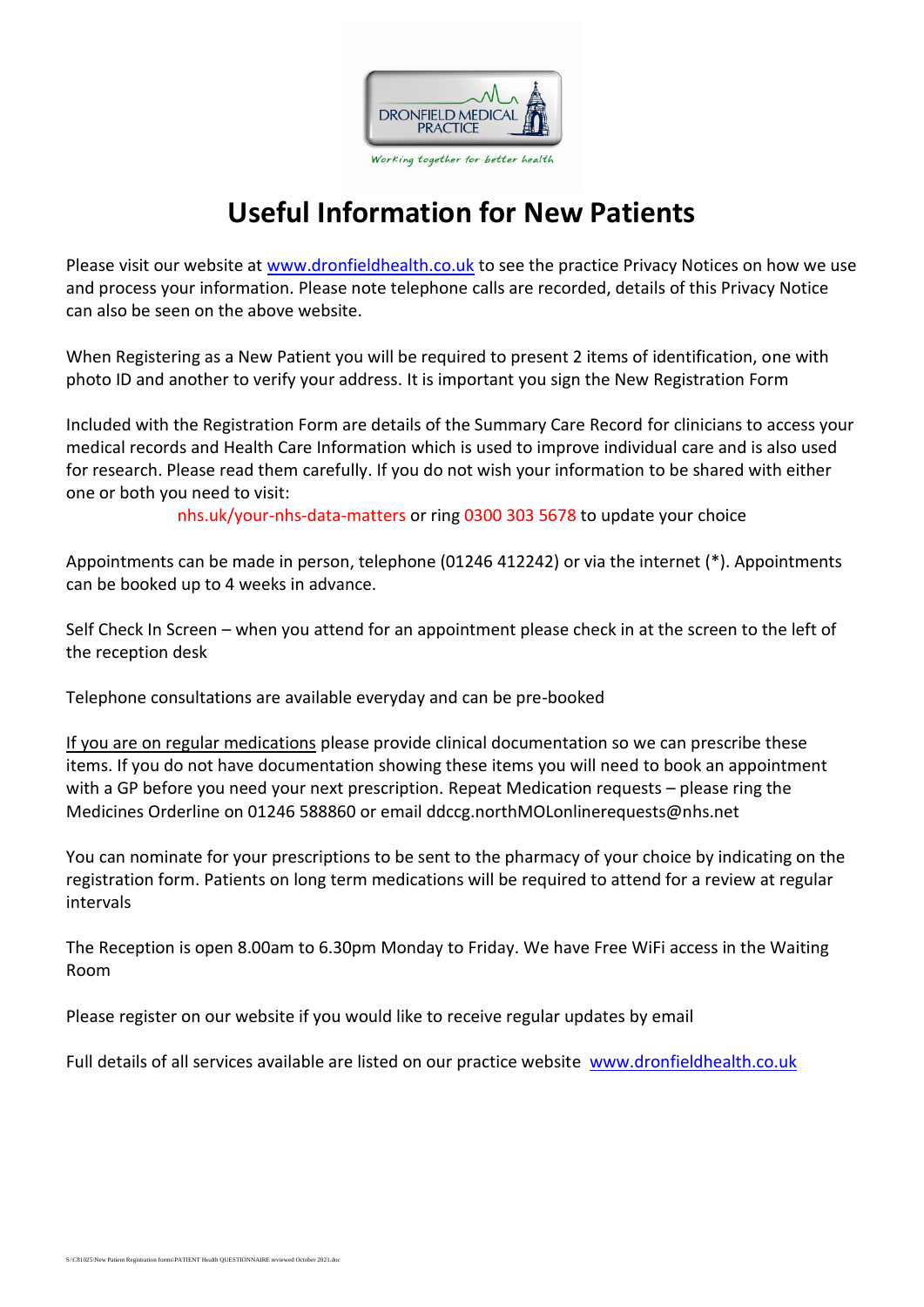

# **Out of Area Registration**

New arrangements introduced from January 2015 give people greater choice when choosing a GP practice. Patients may approach any GP practice, even if they live outside the practice area, to see if they will be accepted on to the patient list.

The new arrangements mean GP practices now have the option to register patients who live outside the practice area but without any obligation to provide home visits.

Out of area registration (with or without home visits) is voluntary for GP practices meaning patients may be refused because they live out of area.

If your application is considered the GP practice will only register you without home visits **if it is clinically appropriate and practical in your individual case**. To do this we may:

- Ask you or the practice you are currently registered with questions about your health to help decide whether to register you in this way
- Ask you questions about why it is practical for you to attend this practice(for example, how many days during the week you would normally be able to attend)

If accepted, you will attend the practice and receive the full range of services provided as normal at the surgery. If you have an urgent care need and the surgery cannot help you at home we may ask you to call NHS 111 and they will put you in touch with a local service (this may be a face to face appointment with a local healthcare professional or a home visit where necessary).

We may decide that it is not in your best interests or practical for you to be registered in this way. In these circumstances we will advise you that you should seek to register (or remain registered) with a more local practice. We feel it is not in the best interest of children under the age of 5 years to be accepted for this type of registration.

If accepted but your health needs change we may review your registration to see if it would be more appropriate for you to be registered with a GP practice closer to your home.

This new arrangement only applies to GP practices and patients who live in England. For further information visit the NHS Choices website [\(www.nhs.uk\)](http://www.nhs.uk/)